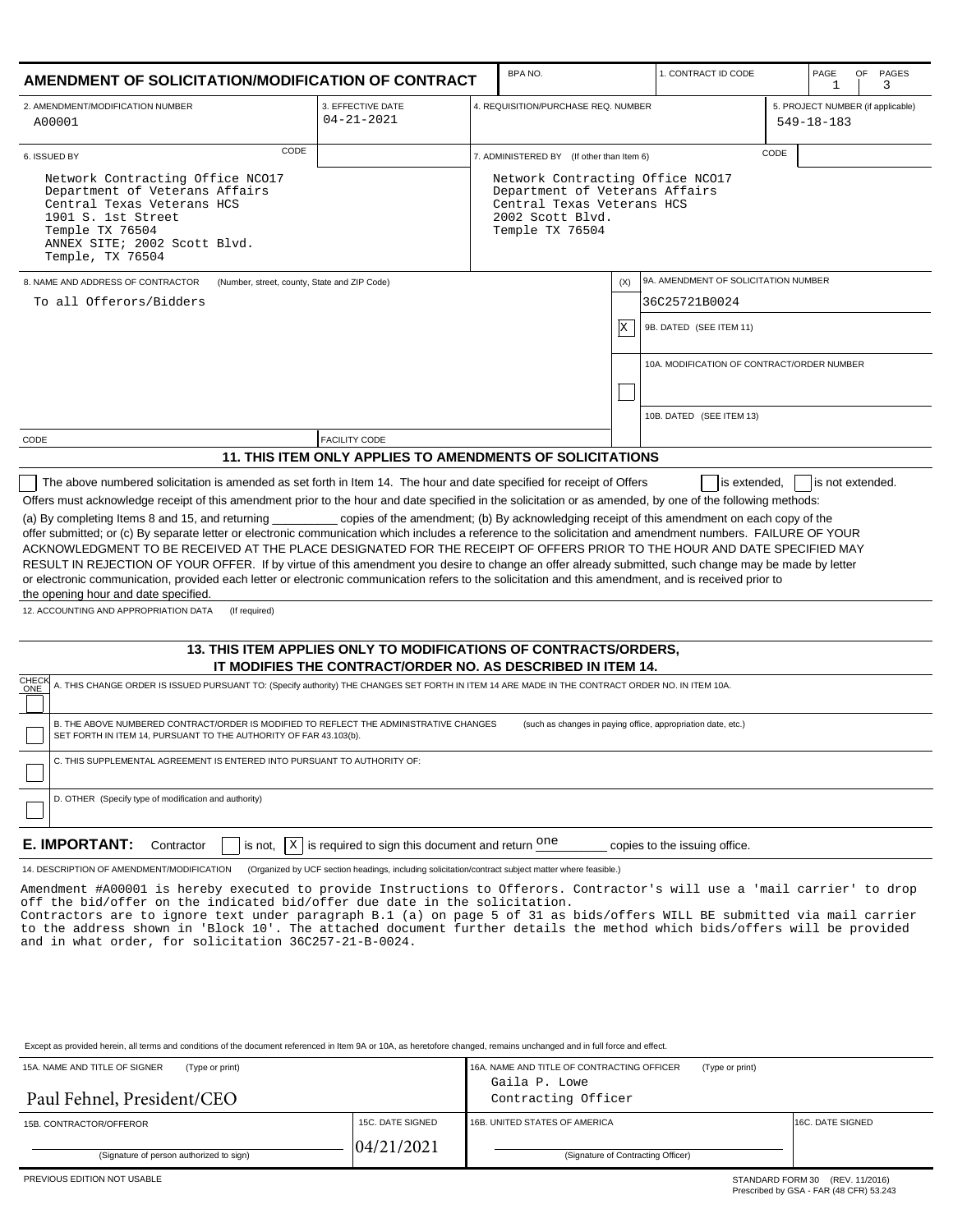## **INSTRUCTION TO OFFERORS FOR SUBMISSION OF BIDS/OFFERS**

To assure responsiveness of submitted bids, VISN17 MATOC CONSTRUCTION GROUP bidders shall follow the instructions contained herein. The instructions prescribe the format of the bid and describe the approach for development and submission of a complete bid package. Bidders are required to meet all solicitation requirements, including terms and conditions, representations, and certifications. The contracting officer has determined there is a high probability of adequate price competition in this acquisition. Interested bidders shall be solely responsible for all costs associated with this solicitation including but not limited to the preparations of bids.

- 1. Bids shall be: (1) submitted on the specified forms furnished by the Government or on copies of those forms to include all required signatures and (2) the person signing a bid shall initial each erasure or change appearing on any bid form(s).
- 2. Bidders shall submit pricing for ALL bid items as required on the provided *Section B Schedule of Prices/Description* 'Bid Schedule'. Failure to submit pricings for ALL bid items will result in the Bid Package being determined as 'nonresponsive' without further consideration.
- 3. Alternate Bids/Offers WILL NOT be considered unless this solicitation authorizes the submission.
- 4. The following documents shall be submitted to the Contracting Officer on the Bid Due Date at the time indicated on the SF 1442. Electronic bids transmitted through an electronic commerce method including but not limited to vendor portal, telegraph, fax, or email ARE NOT AUTHORIZED under this solicitation and WILL NOT be accepted. Only one (1) original hard (paper) document of the bid shall be submitted on the bid/offer due date. All mailed correspondence will be signed for and date and time stamped upon receipt at the Contracting Office. Please ensure that the bid/offer package items are in a sealed envelope and it has the *Project Number*, *Solicitation Number*, *Contracting Office Address* and *Bid Opening Date and Time* evident on the envelope.
- 5. Bids/Offers shall be submitted in sealed envelopes, properly annotated as indicated above and delivered via *mail carrier,* to the address indicated on page 1, block 13 of the SF 1442 and below, it is solely the responsibility of the Bidders to ensure the Government receives the bid/offer before or on the exact date and time specified in the solicitation and/or solicitation amendments:

NETWORK CONTRACTING OFFICE, NCO17 DEPARTMENT OF VETERAN AFFAIRS 2002 SCOTT BOULEVARD TEMPLE, TX 76504 PROJECT #549-18-183; #36257-21-B-0024 BIDS DUE 5/21/2021 @ 1:00 P.M. CDT

Bid/Offer Package Items Include (original hard documents in the following order):

a) Completed SF 1442: Contractor shall include pages 1 and 2 of the SF 1442 document and thoroughly complete the 'OFFER' Section at blocks 14 through 18 along with acknowledging receipt of all solicitation amendments under block 19 'ACKNOWLEDGEMENT OF AMENDMENTS' and finally provide the signature of the individual authorized to provide the Government Bid/Offer in Block 20a through 20c.